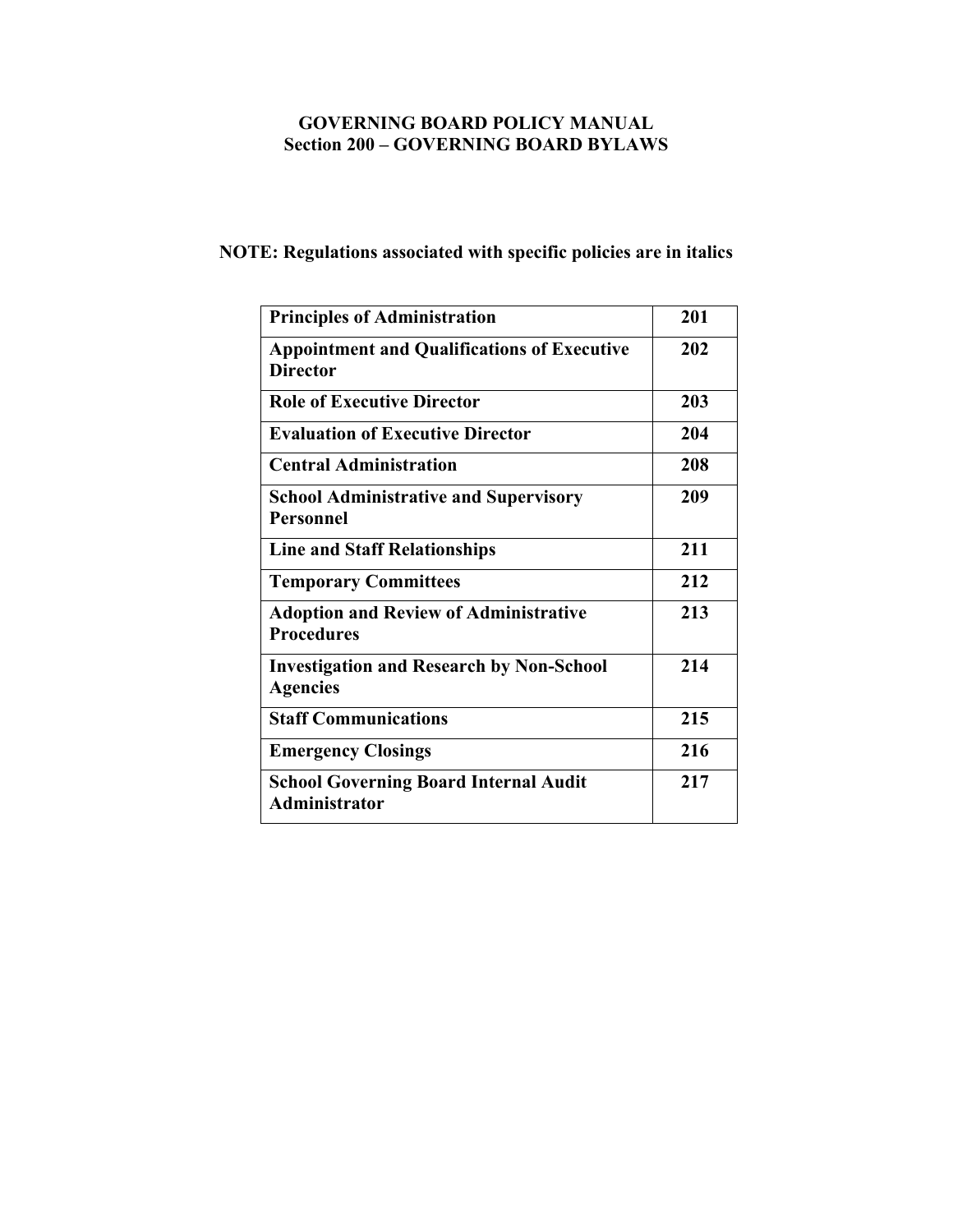## Principles of Administration

- A. The organization of the school staff shall be unified and directed by the Executive Director.
- B. Instruction of students is the major function of the school. It shall be the deliberate endeavor of the administrative and supervisory staff to recognize the contribution which each segment of the administrative group makes toward the actual improvement of instruction. Administrative policies facilitate the instruction of pupils by teachers in classes or under school supervision. The administration not only coordinates all working relationships, but also integrates such functions as maintenance, food services, transportation, purchasing and supply accounting, curriculum direction, and special education services with actual instructional needs.
- C. The Governing Board recognizes that since the education of children is a shared responsibility of educators, parents, and the public, each of these parties should be actively involved in the decisions concerning the school. Accordingly, the Governing Board confirms its commitment to cooperative leadership at the division, department, and school building level to facilitate meaningful opportunities for the Executive Director, members of the school staff, parents, and members of the community to meet together to discuss and to make decisions about school issues. Among these issues are the school program, program implementation strategies, the evaluation of the success of school efforts, the daily operation of the school, and support for group efforts to improve the school.
- D. Staff organization shall be based upon services to be rendered by the school.
- E. In accordance with the above the Governing Board recognizes the following functions within the school:
	- 1. Legislative service to be performed by the Governing Board with the aide of the Executive Director.
	- 2. Administrative service to be performed by executives and staff and shall be the responsibility of the Executive Director.
	- 3. Instructional service to be performed by certificated staff supervised by administration and supported by non-certificated staff and community volunteers.
	- 4. Fact-finding, evaluation, interpretation, and planning service to be performed by specifically assigned personnel and by each and all who are engaged to serve in the school with appropriate reporting to the Governing Board through the Executive **Director**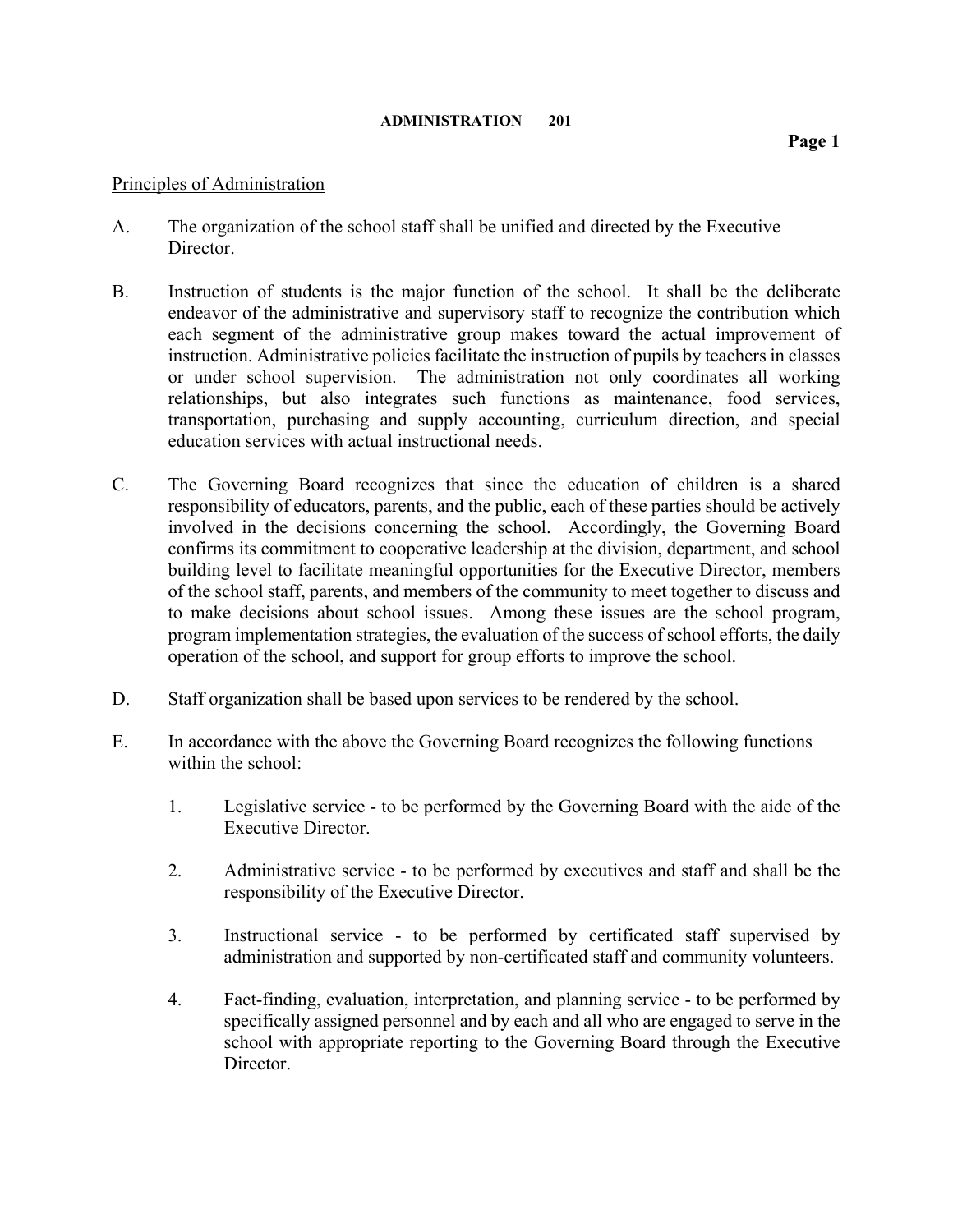- 5. Judicial service to be performed by the Governing Board as necessity demands in fulfilling its role as the final review and appeal body of the school.
- 6. Legal advisory service to be performed by an attorney-at-law.
- 7. Public information service to be performed by personnel specifically responsible to the Executive Director.
- 8. Financial service to be performed by budget and accounting specialists under direction of the Executive Director and as prescribed in Article VII and Article IX of the ARGS Constitution.
- 9. Operations and facilities to be performed by a staff of specialists including engineers, technicians, dieticians, accountants, and others under the direction of the Executive Director.
- 10. Secretarial and clerical service to be performed by secretaries, clerks, accountants, and others under the direction of the Executive Director.

**Revised: August 14, 2014 Approved: September 13, 2007** 

Legal Ref.: Code of Virginia, 1950, as amended, §§22.1-70, 22.1-253.13:7.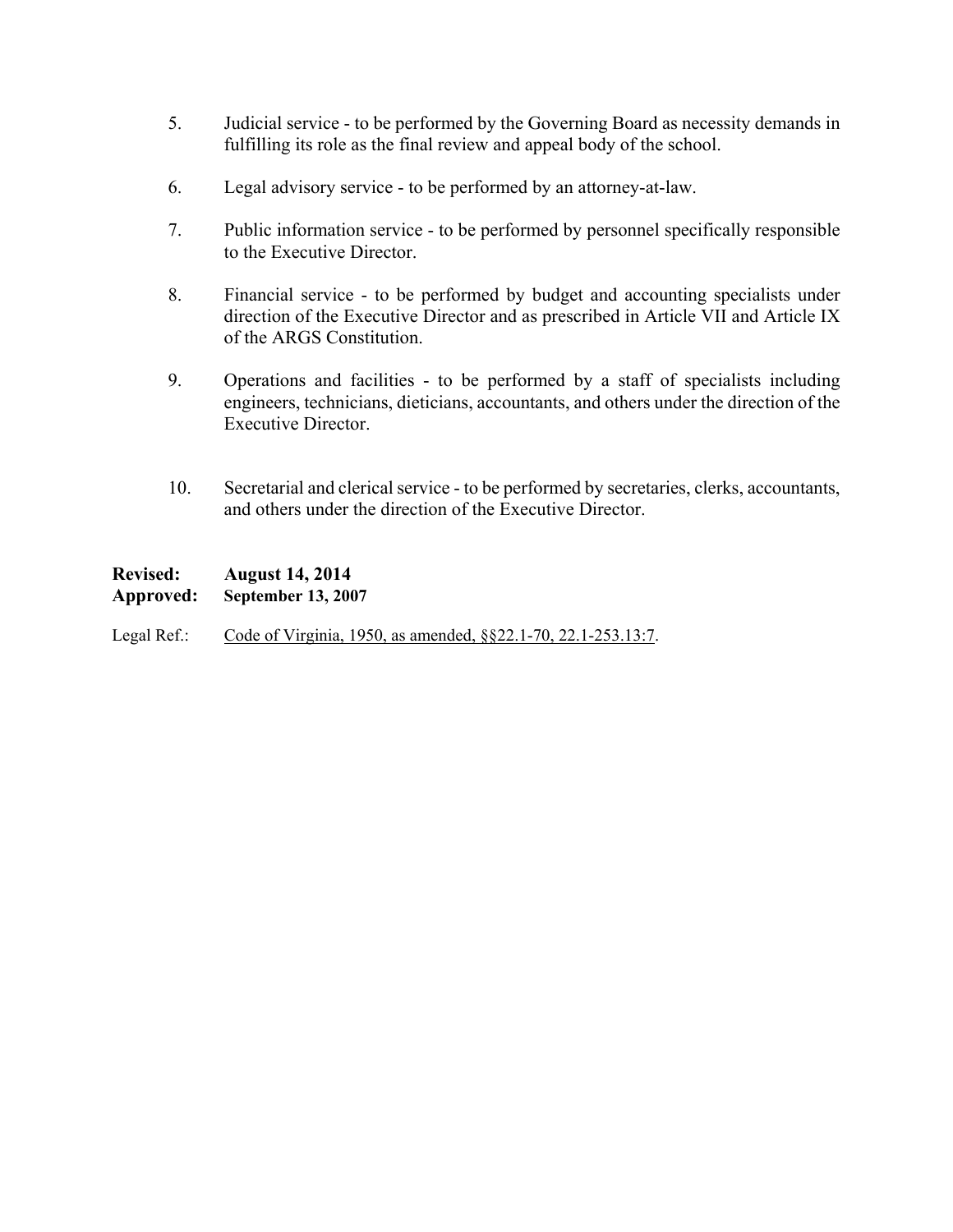# **Appointment and Qualifications of Executive Director**

The appointment and qualifications of the Executive Director are specified in Article VI, §§ 1, 2, and 3.

**Revised: August 14, 2014 Approved: September 13, 2007** 

Legal Reference: Code of Virginia, §§ 22.1-58, 59 and 60 8 VAC 20-21-590 Division Superintendent License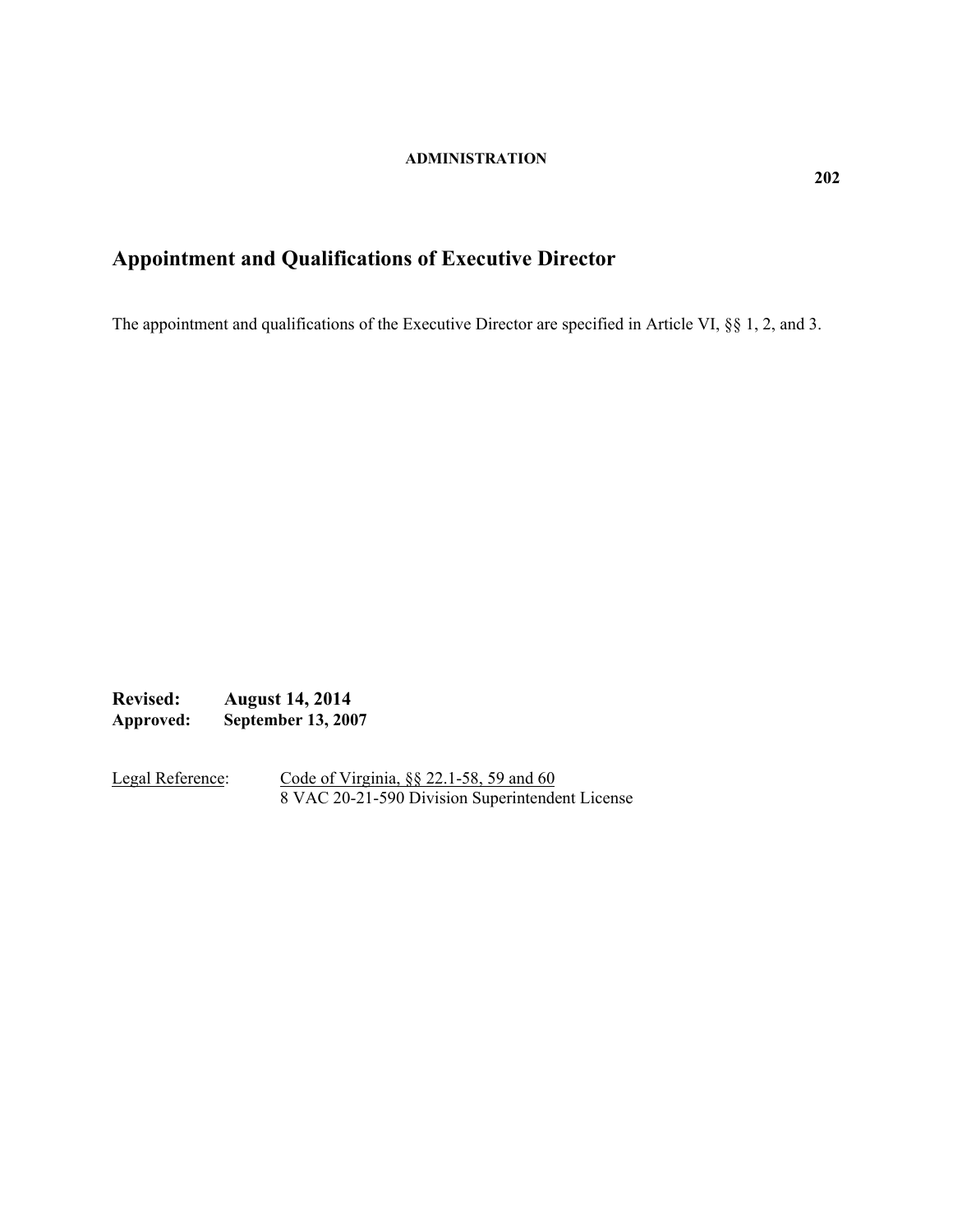## **Role and Duties of the Executive Director**

### A. Generally

In addition to the administrative and management responsibilities specified in this policy, the Executive Director shares with the Governing Board a primary leadership role. The role of the Governing Board is to establish with the community a vision for ARGS and to support achieving that vision through policymaking, planning and goal setting, and monitoring and evaluating the school*'*s progress toward achievement of the vision. The Executive Director works in partnership with the Governing Board to develop the vision, establish the strategic goals for achieving the vision, and ensure the school makes progress toward meeting those strategic goals. Together the Governing Board and Executive Director must meet the challenges of an increasingly diverse student population and an accelerated pace of social and economic change. The Governing Board and Executive Director commit to a partnership focused on ensuring the success of each student, employee, school, and the overall community.

Administratively, the Executive Director works under the policy direction of the Governing Board and reports to the Governing Board through the Chairman. The Executive Director is responsible to the Governing Board for organizing and allocating the resources of the school system consistent with the stated mission of Chesterfield County Public Schools and the Governing Board-approved goals for vision achievement. Further, the Executive Director is responsible for the performance of the school system within the budget approved by the Governing Board*.* 

In fulfilling these responsibilities, the Executive Director shall serve as the chief educational and executive officer of **ARGS** and shall possess the authority to discharge those duties defined in statute, the regulations of the State Governing Board of Education, and the policies of the Governing Board.

- B. Duties of the Executive Director The Executive Director shall:
	- 1. Enforce the policies of the Governing Board, and monitor and report to the Governing Board on policy implementation where requested and needed by the Governing Board. The Executive Director may also provide additional reports to the Governing Board;
	- 2. Attend meetings of the Governing Board and such meetings of Governing Board committees as directed by the Governing Board, except for those meetings held to discuss the Executive Director's performance or salary;
	- 3. Report on a regular basis to the Governing Board on the status of school goals, challenges confronting the school, and the quality and efficiency of operations;
	- 4. Ensure compliance with state and national accountability standards for student achievement;
	- 5. Oversee the instructional program, including the provision and evaluation of curriculum, textbooks, supplies, and supervision within the framework of the regulations of the State Board of Education and the goals and policies of the Governing Board;
	- 6. Oversee department and school planning tied to the six-year plan with a focus on continuous improvement of student achievement.
	- 7. Oversee emergency planning for the school including, but not limited to, the development of school and departmental emergency plans.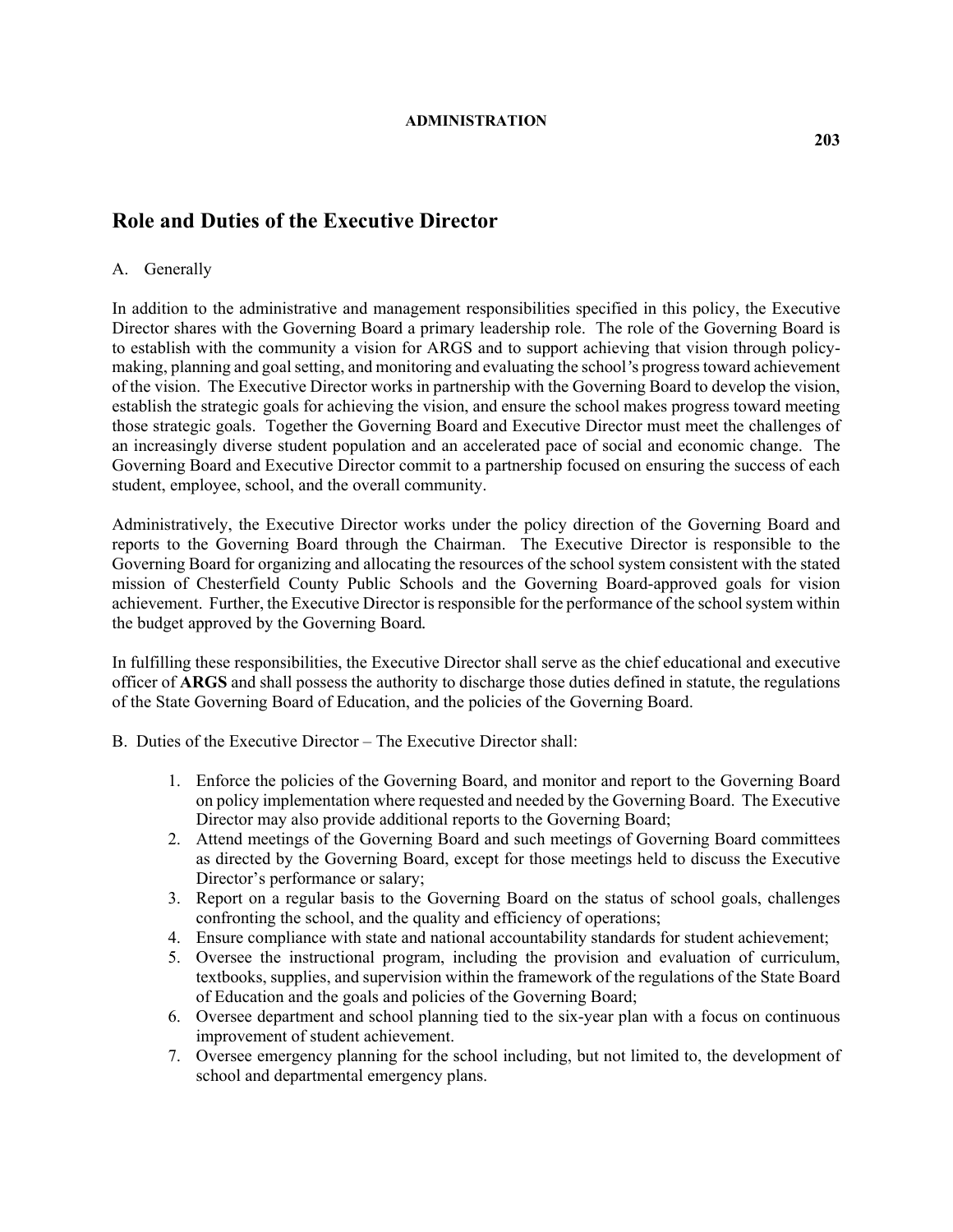- 8. Oversee the provision of a staff development program for employees, consistent with professional growth plans and within the budget approved by the Governing Board, to include the authority to employ lecturers or consultants, grant temporary leaves, approve travel, and develop professional libraries.
- 9. Control and exercise general supervision of the school and individual departments of the school by approving plans and procedures as may be proposed by Executive Director.
- 10. Recommend for Governing Board approval the establishment or altering of attendance boundaries for the school.
- 11. Nominate all employees of the school to be approved by the Governing Board. The Executive Director shall define their duties, assign them to their various positions, recommend salaries consistent with any pay plan adopted by the Governing Board, and ensure performance evaluation consistent with State Board of Education guidelines.
- 12. Consistent with the statutes, assign, transfer, suspend and recommend for promotion or dismissal any employee of the school.
- 13. Assign teachers to positions in the best interest of the school and transfer employees at any time when such transfers are in the best interest of the school.
- 14. Consolidate classes, assign students to classes, and may, for cause, suspend students from school. The expulsion of any student shall be subject to recommendation of the Executive Director and must be approved by the Governing Board.
- 15. Recommend an annual school calendar to the Governing Board for approval.
- 16. Ensure the school, including oversight of activities related to plans and specifications; site acquisition; renovation, construction and equipping of buildings; and responsibility for conducting research studies and surveys to determine building needs and providing the necessary physical plant for the operation of the school.
- 17. Define the school's organizational structure.
- 18. Establish and maintain a program of public information designed to educate the general public and staff about the vision, mission, goals, programs, and policies and procedures of the school.
- 19. Promote a positive atmosphere in the school focused on student, employee, school, and community success.
- 20. Fiscally manage the school consistent with statutes, State Board of Education regulations, the County Charter, and relevant financial policies of the Governing Board.
- 21. Represent the Governing Board with federal, state, and local elected and appointed officials, facilitating a favorable working relationship among all parties.
- C. Delegation of Authority The Executive Director may delegate duties to subordinate officers or employees as required for the effective administration of the school except in such matters where the statutes or policies of the Governing Board prohibit. Work completed upon delegation of the Executive Director shall be deemed as having been done by the Executive Director. All reports or recommendations to the Governing Board from any employee under the direction of the Executive Director shall be made first to the Executive Director unless otherwise directed by the Governing Board.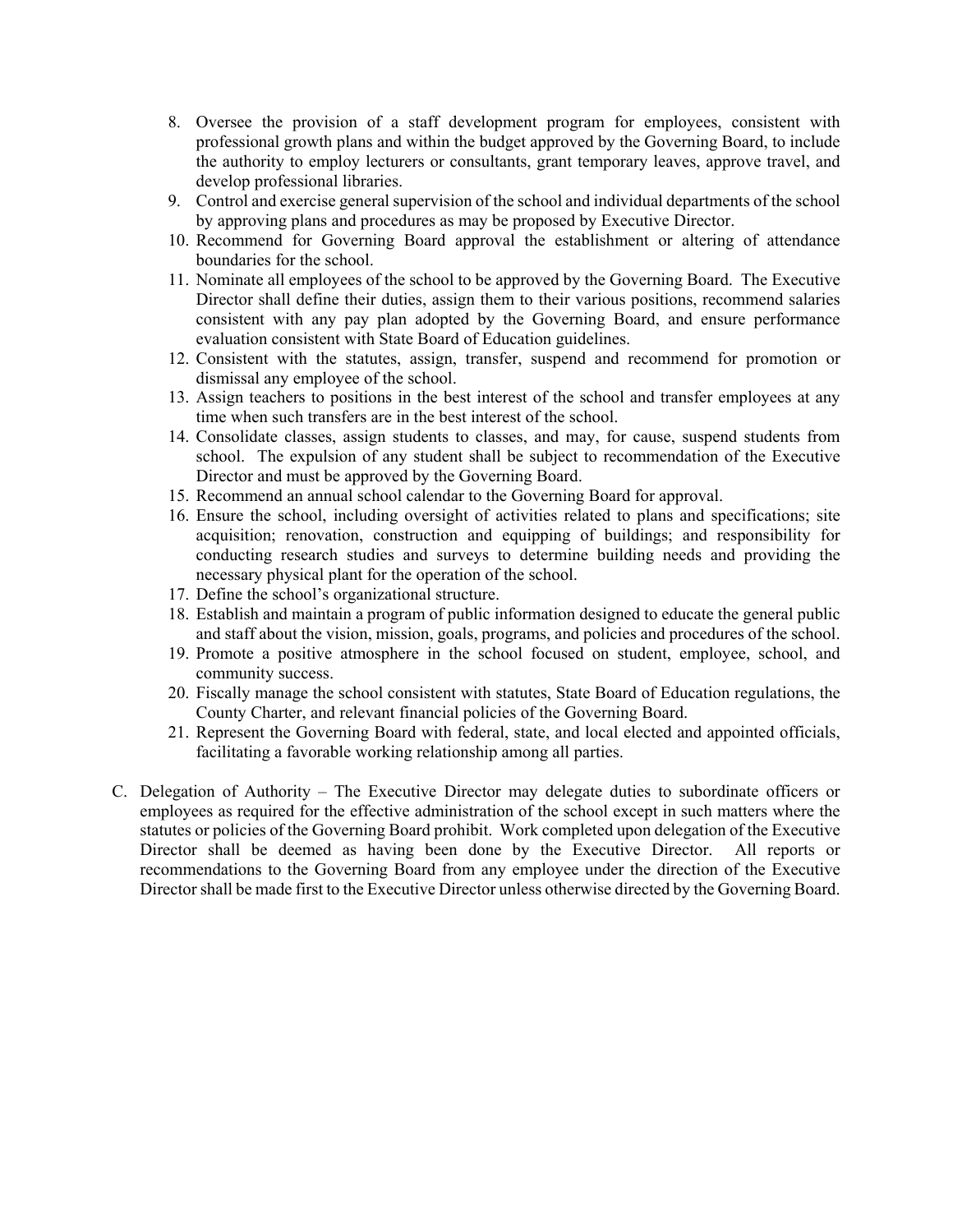D. Governing Board- Executive Director Relationship – The Governing Board and Executive Director share a partnership to achieve the vision and accomplish the mission of the Appomattox Regional Governor's School. The basic principle for division of duties and responsibilities is that the policymaking powers and functions shall belong to the Governing Board. The Executive Director has the regulatory powers as delegated by the Governing Board and the administrative authority to fulfill the duties enumerated previously in Section A. Given the overarching partnership that exists, the Governing Board shall consult with the Executive Director on matters of policy and the Executive Director acknowledges that Governing Board members, as elected officials, have an interest in the resolution of administrative and procedural issues that may impact their constituents. This partnership means that both the Governing Board and Executive Director commit to ongoing communication to resolve issues that impact ARGS.

**Revised: August 14, 2014 Approved: September 13, 2007** 

Legal Reference: Code of Virginia, §§ 22.1-69, -70, -277, -293, -295, -305, -309, -315

*Governing Board Bylaw 121 Formulation and Adoption of Regulations*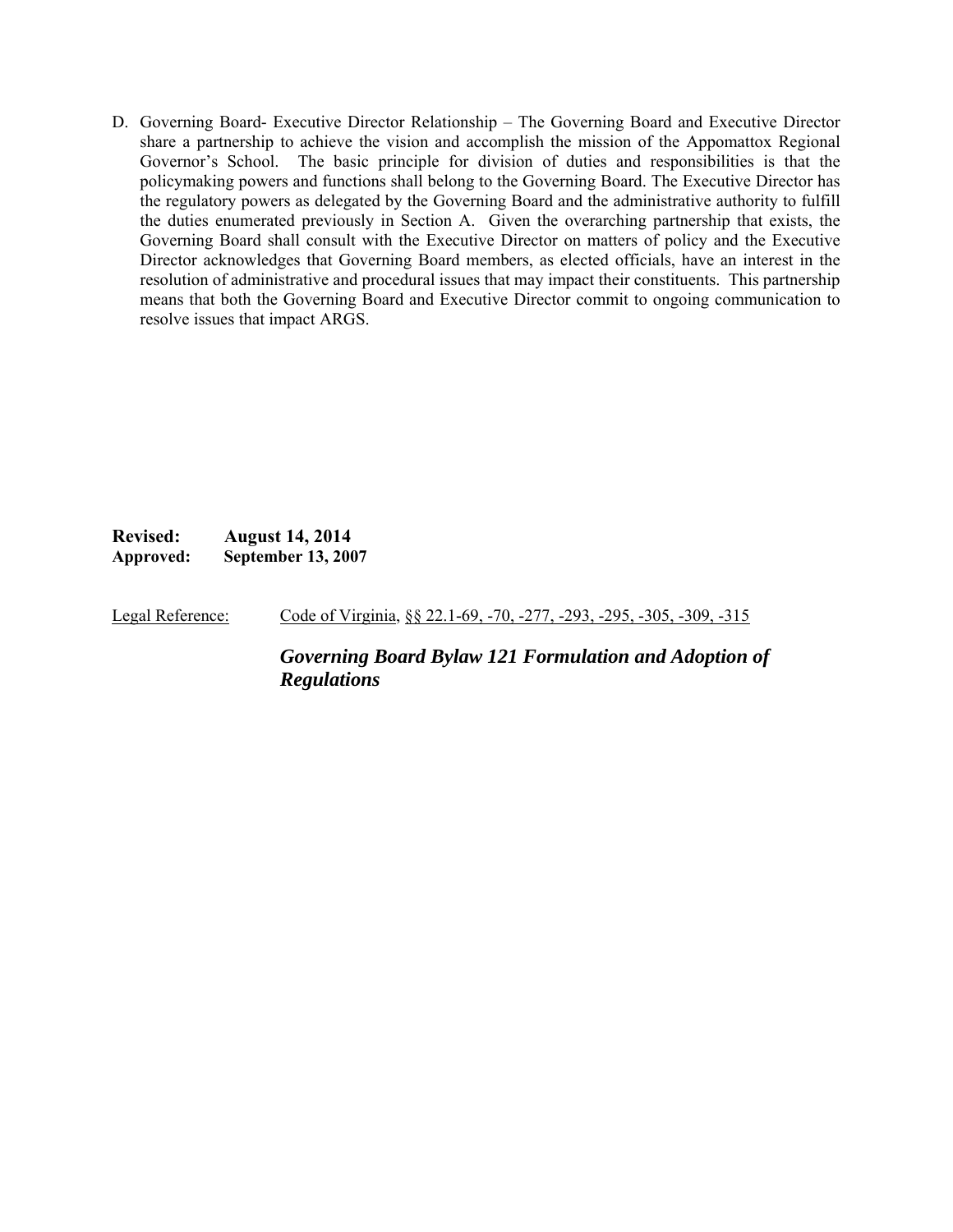## **Evaluation of the Executive Director**

The Steering Committee and Executive Director are primarily accountable for leading ARGS to achieve the vision and accomplish the mission. Leading the school requires the School Steering Committee and Executive Director to focus on student achievement and work in partnership on mutually agreed upon strategic goals tied to the Governing Board-approved vision and mission.

The Steering Committee shall evaluate the Executive Director annually on the progress made. The Steering Committee will use certain performance indicators related to the criteria and multiple sources, which have been mutually agreed upon, in assessing the Executive Director's performance.

## **Revised: August 14, 2014 Approved: September 13, 2007**

Legal Ref.: Code of Virginia, § 22.1-60.1, § 22.1-253.13:5 State Governing Board of Education Guidelines for Uniform Performance Standards and Evaluation Criteria for Teachers, Administrators, and Superintendent Executive Directors (2000)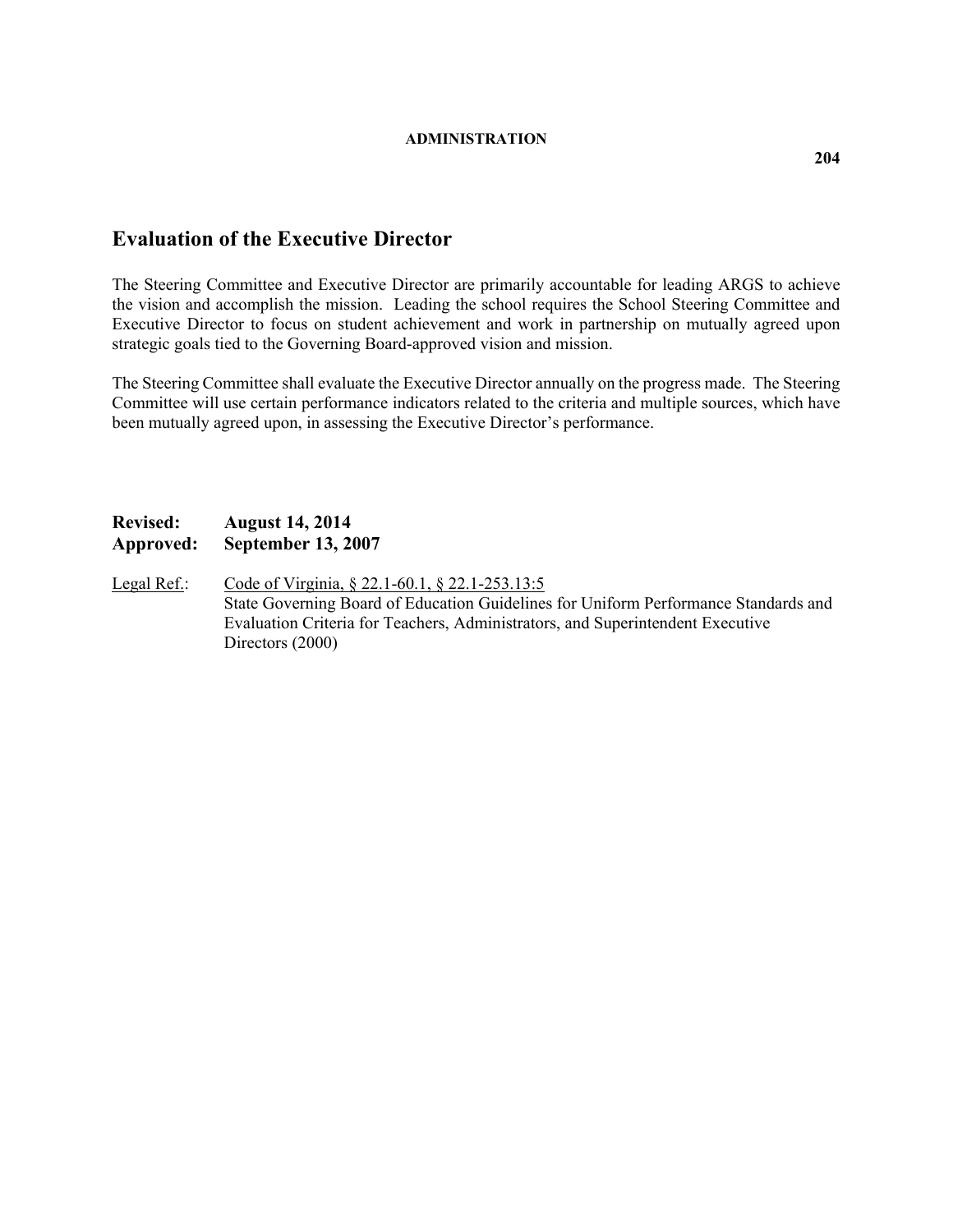#### The Administration

The administrative and supervisory personnel, authority, and the services that are concerned with the school as a whole shall be referred to as the administration.

The administration shall include the Executive Director and other administrative officers as indicated by the organizational chart which shall be presented to the Governing Board for approval each year and for changes recommended during the interim.

**Revised: August 14, 2014 Approved: September 13, 2007**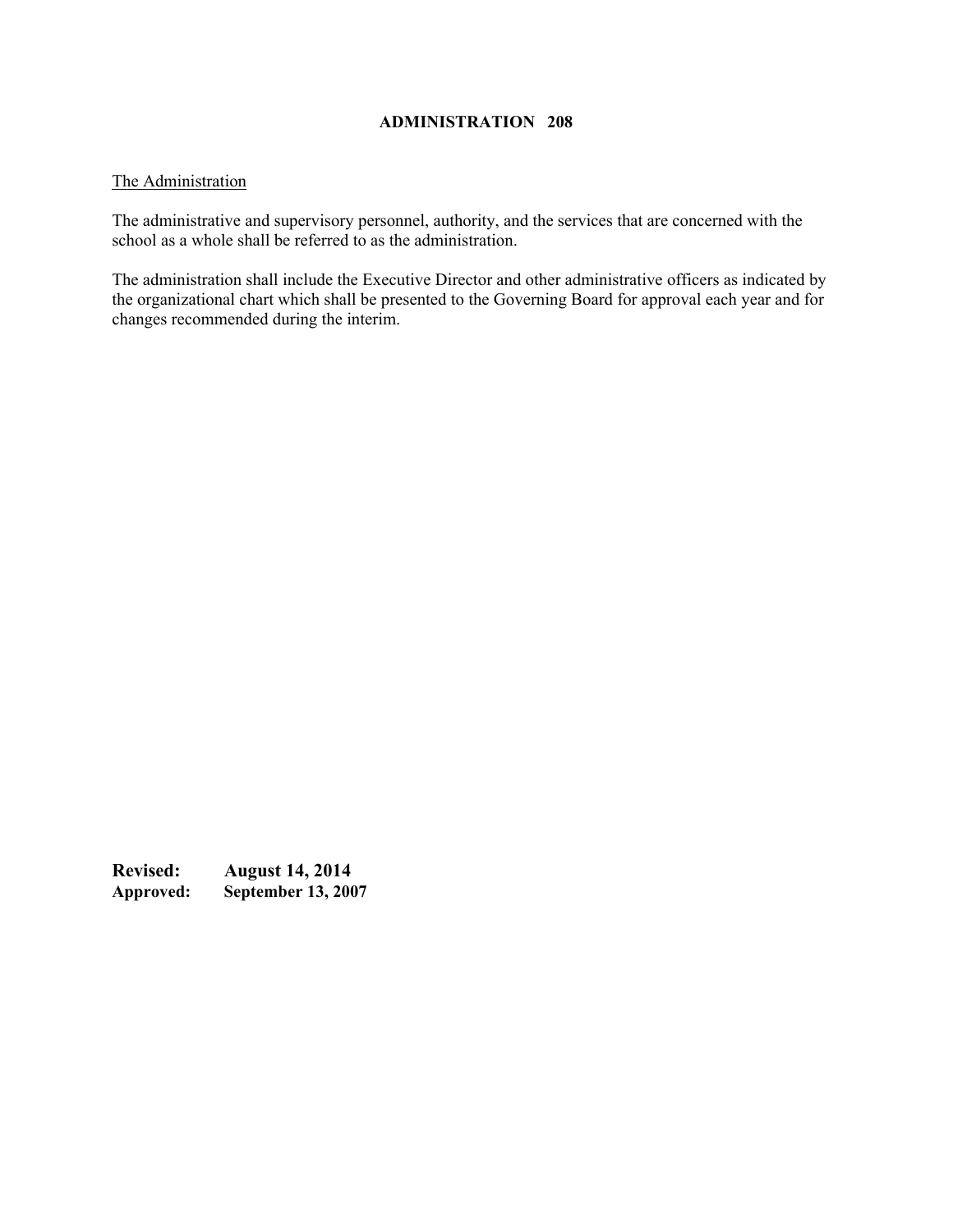## School Unit Administrative and Supervisory Personnel

The school shall be under the direct administration and supervisory control of the Executive Director.

**Revised: August 14, 2014**<br>Approved: **September 13, 200 September 13, 2007** 

Legal Ref.: Code of Virginia, § 22.1-293.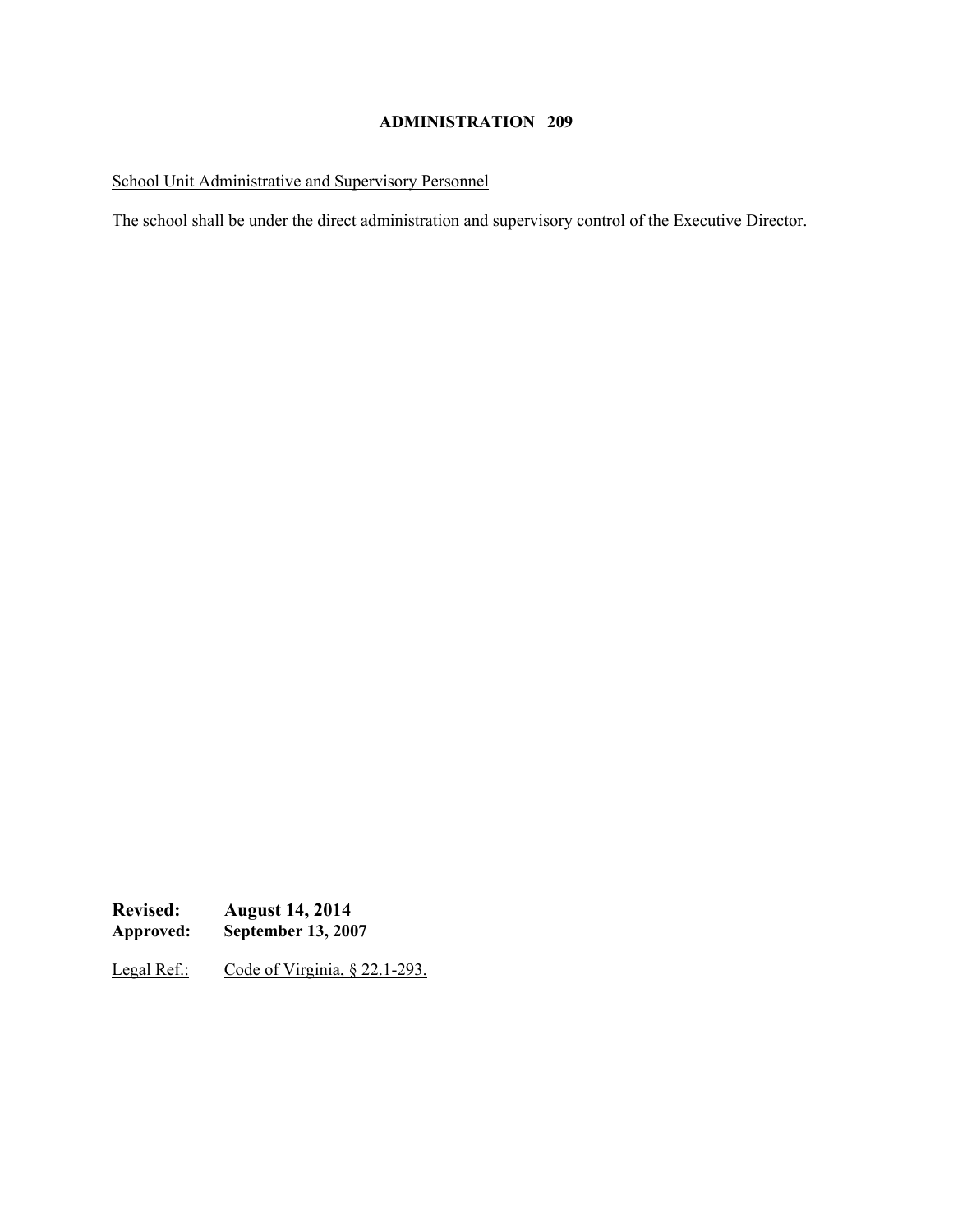#### **Administration in Policy Absence**

In cases where action must be taken by the Executive Director and the Governing Board has provided no guidelines through policy or regulation for administrative action, the Executive Director shall have the authority to act, but his or her decisions shall be subject to review by the Governing Board at its next regular meeting. It shall be the duty of the Executive Director to inform the Governing Board promptly of such action and the need for policy.

#### **Approved: August 14, 2014**

- Legal Ref.: Code of Virginia, 1950, as amended, §§22.1-70, 22.1-78 *Banks v. Sellers*, 224 Va. 168, S.E. 2d 862 (1982)
- Cross Ref.: 119 Development of Policy
	- 120 Policy Adoption, Revision, Suspension
	- 121 Adoption of Regulations

[VSBA: CC]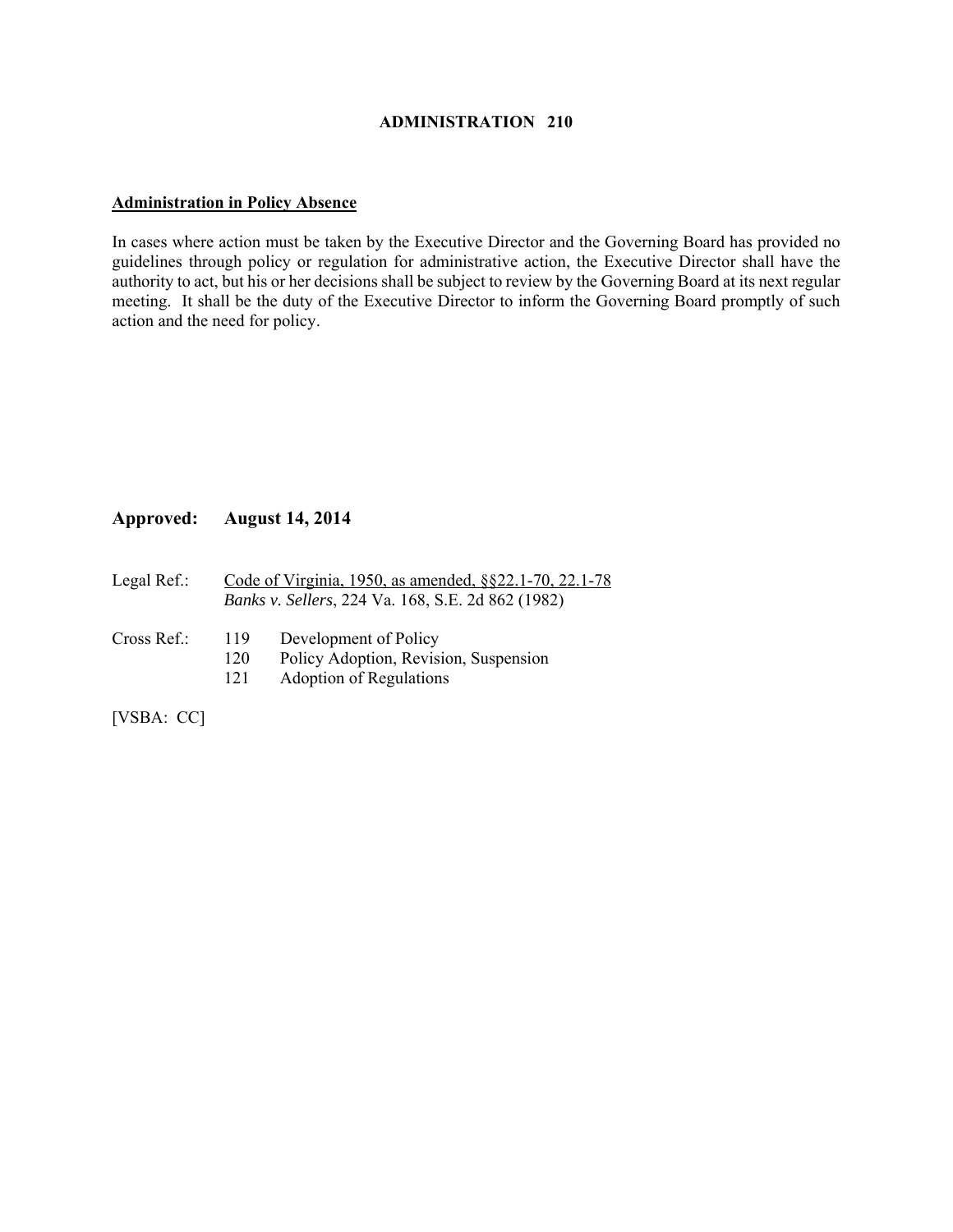#### Line and Staff Relationships

The Executive Director shall prescribe procedures and regulations to be employed in delineating line and staff relationships, so that the purpose of the school can be realized and each employee understand his/her relationship to others.

- A. Each employee of the school shall be instructed as to his/her responsibilities; the title and authority of the administrator from whom such instructions are expected; and the relationships of all personnel exercising direct, indirect, technical or administrative supervision over him/her.
- B. Any problem which any school employee cannot solve by his/her own efforts, within the limits of his/her authority, shall be referred to his/her immediate supervisor.
- C. Each employee shall be informed of the grievance procedure by which he/she has the right to appeal administrative decisions.

| <b>Revised:</b> | <b>August 14, 2014</b>    |
|-----------------|---------------------------|
| Approved:       | <b>September 13, 2007</b> |

Legal Ref. Code of Virginia, 1950, as amended, §§ 22.1-70, 22.1-78

Cross Ref. 123 Governing Board – Staff Communications

l l

- 208 Administration
- 215 Staff Communications
- 515-R Procedures for Adjusting Grievances Teachers
- 542 Appeal Process for Demotion and Dismissal Procedure for Support Positions

[VSBA: CC]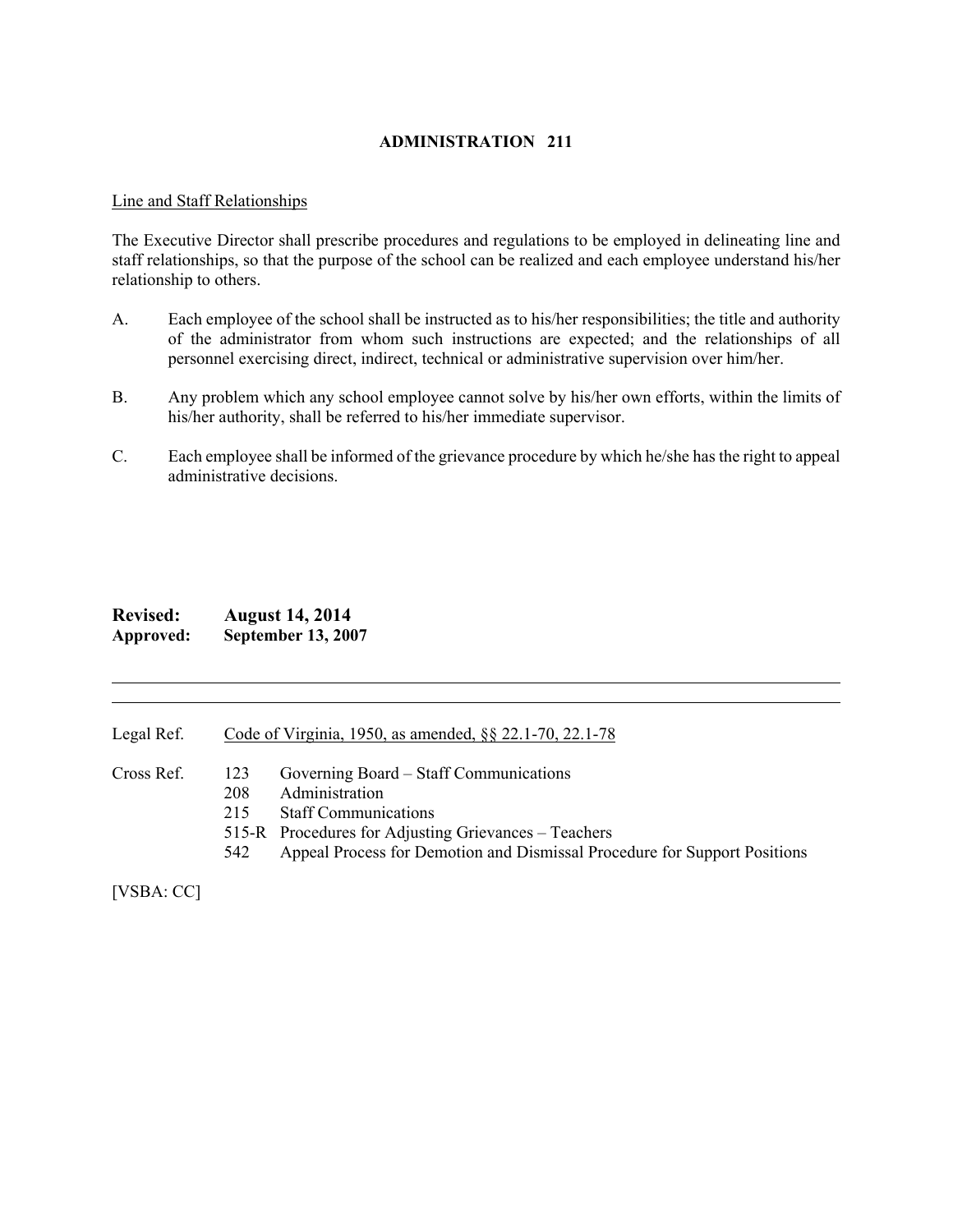#### Temporary Committees

The Executive Director shall have the authority to form or authorize temporary committees including members who are not employees of the Governing Board to aid him/her or the staff in formulating plans for carrying on the work of the schools. The work of such committees shall be advisory only and without expense to the school, unless budget funds are specifically provided for such purposes.

## **Revised: August 14, 2014 Approved: September 13, 2007**

l l

Legal Ref. Code of Virginia, 1950, as amended, § 22.1-70.

Cross Ref. 119 Development of Policy

- 201 Principles of Administration
- 203 Role and Duties of the Executive Director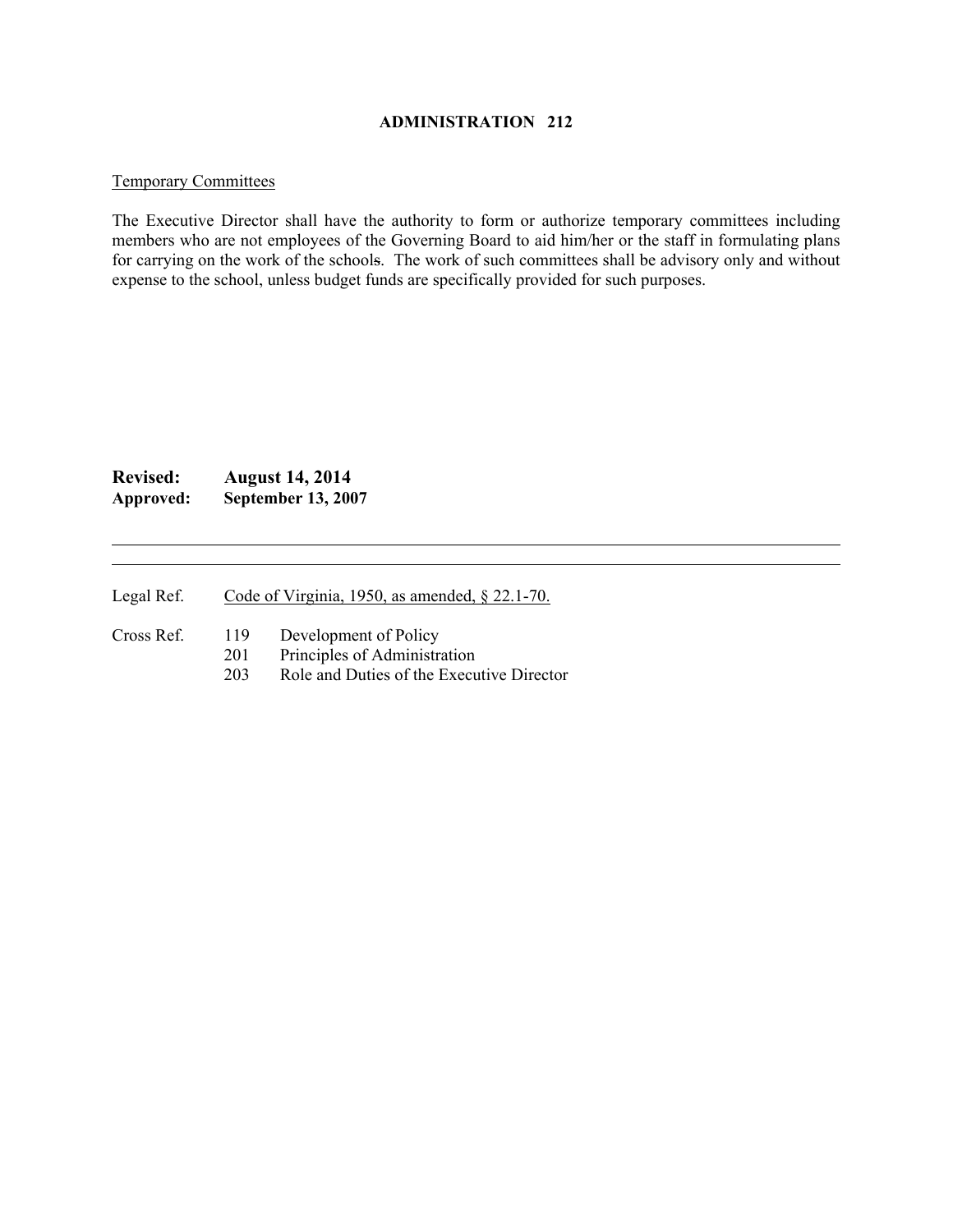#### Adoption and Review of Administrative Procedures

The Executive Director has the responsibility of implementing Governing Board policy by the issuance of administrative regulations and/or procedures.

In order to expedite the work of the school, the Executive Director shall issue such administrative manuals, handbooks, or booklets of instruction as he/she may deem necessary for the effective administration of the schools, and shall provide the Governing Board with information copies. These manuals shall be made available to employees directly concerned. A copy of each manual shall be maintained for public inspection during regular business hours at each unit or schools. Insofar as the provisions of said manuals are not in violation of the policies and statutes of the state or the rules and regulations of the State Department of Education, such provisions shall be binding upon all employees.

**Revised: August 14, 2014 Approved: September 13, 2007**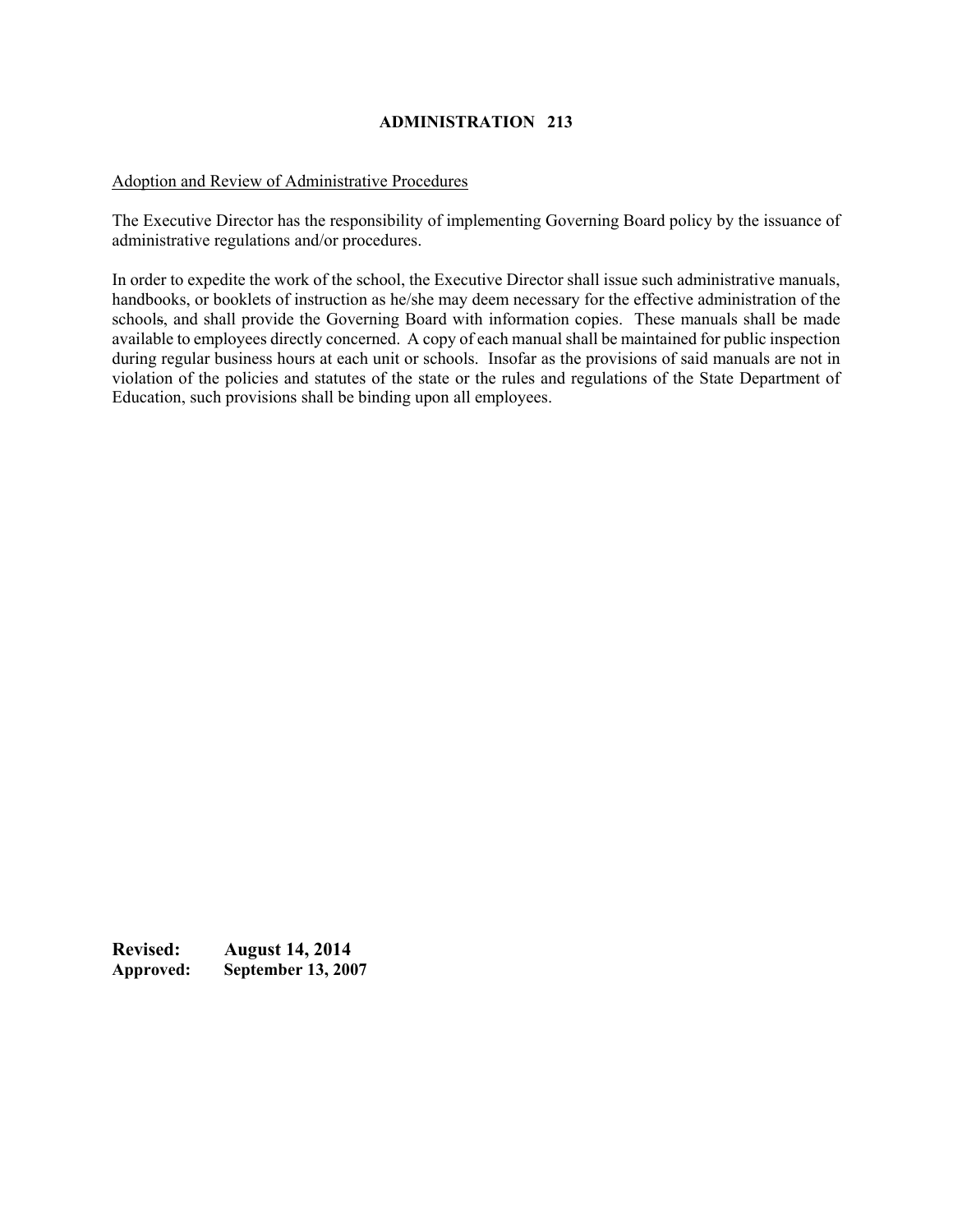## Investigations and Research by Non-School Agencies

Any proposal for testing, research, observation, or investigation involving students or employees must be approved by the Executive Director or designee pursuant to procedures promulgated by the Executive Director.

**Revised: August 14, 2014**<br>Approved: **September 13, 200 September 13, 2007**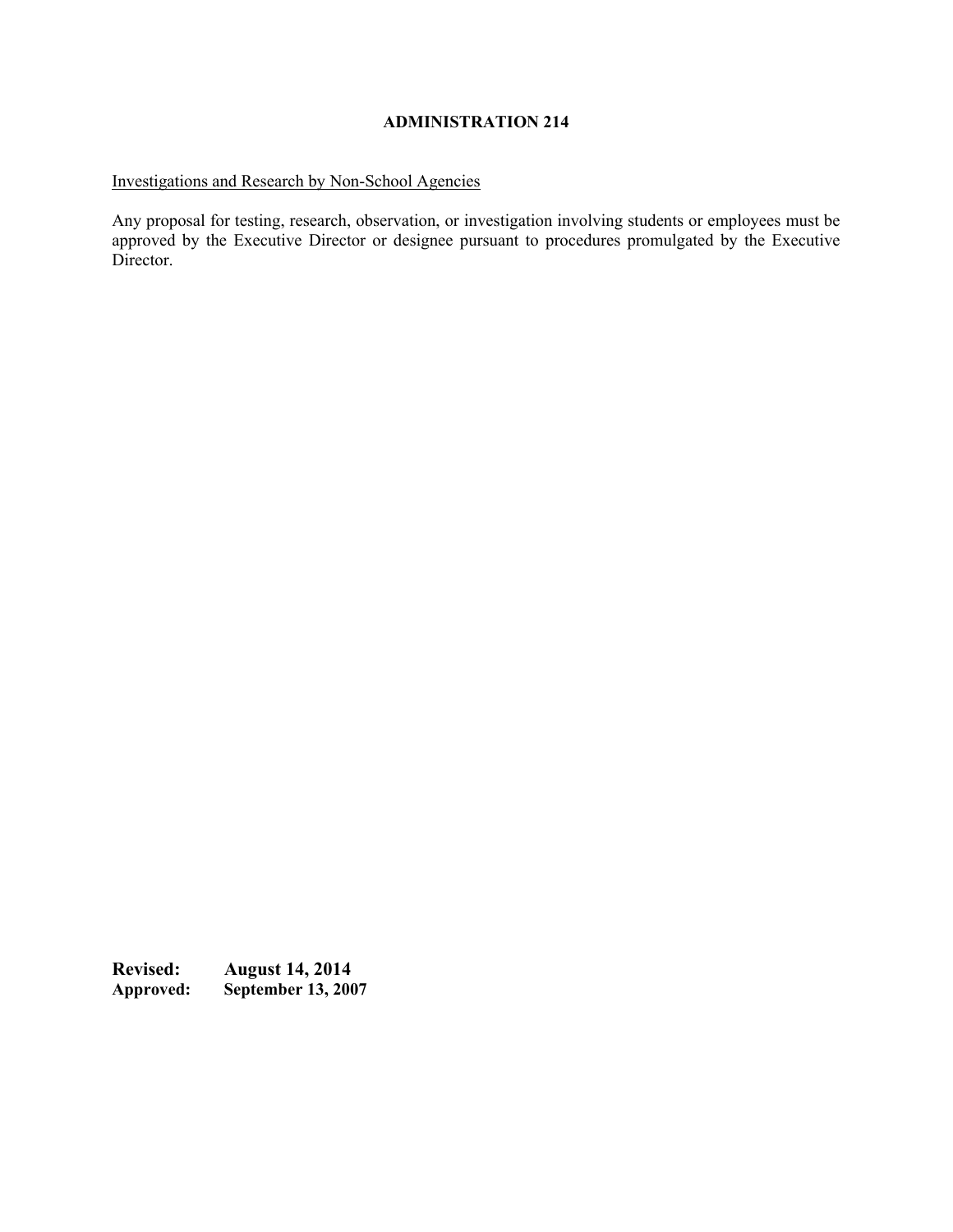## Staff Communications

The Executive Director shall establish a communication program for the staff of the school, which will include the following:

- A. Planned, regular and recurring personal contacts between the administration and personnel in the school;
- B. School and school-wide meetings of faculty and key operational personnel;
- C. School-wide written communications media;
- D. School-wide reports;
- E. School-wide process to recognize the achievements and contributions of staff at all levels; and
- F. School-wide procedures for two-way communication.

**Revised: August 14, 2014 Approved: September 13, 2007** 

Legal Ref.: Code of Virginia, § 22.1-253. 13:7.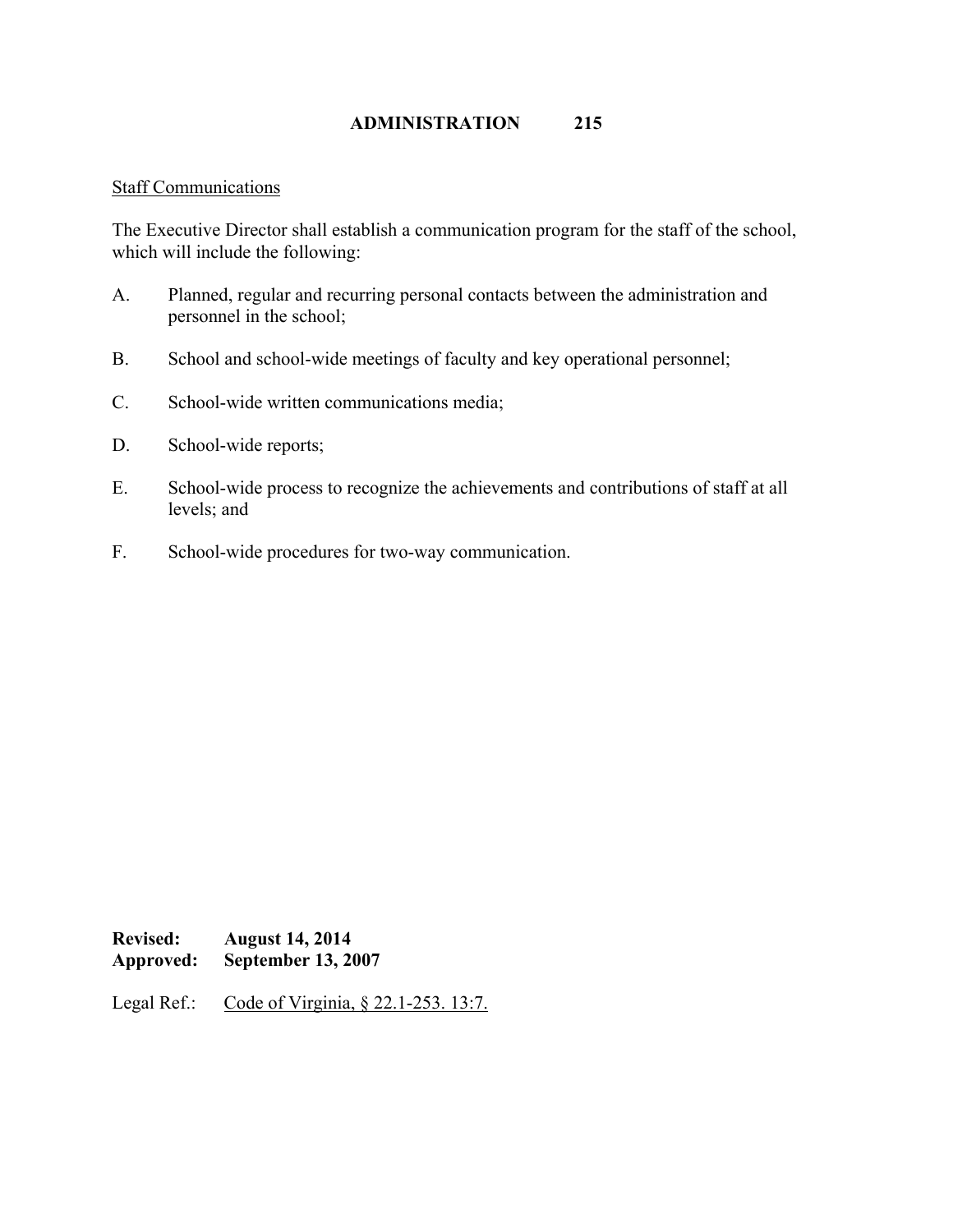## Emergency Closings

The Executive Director has the authority for emergency school closings and shall develop specific procedures for implementing closings and appropriately notifying employees, students, and the public.

Revised: August 14, 2014<br>Approved: September 13, 20 **September 13, 2007**